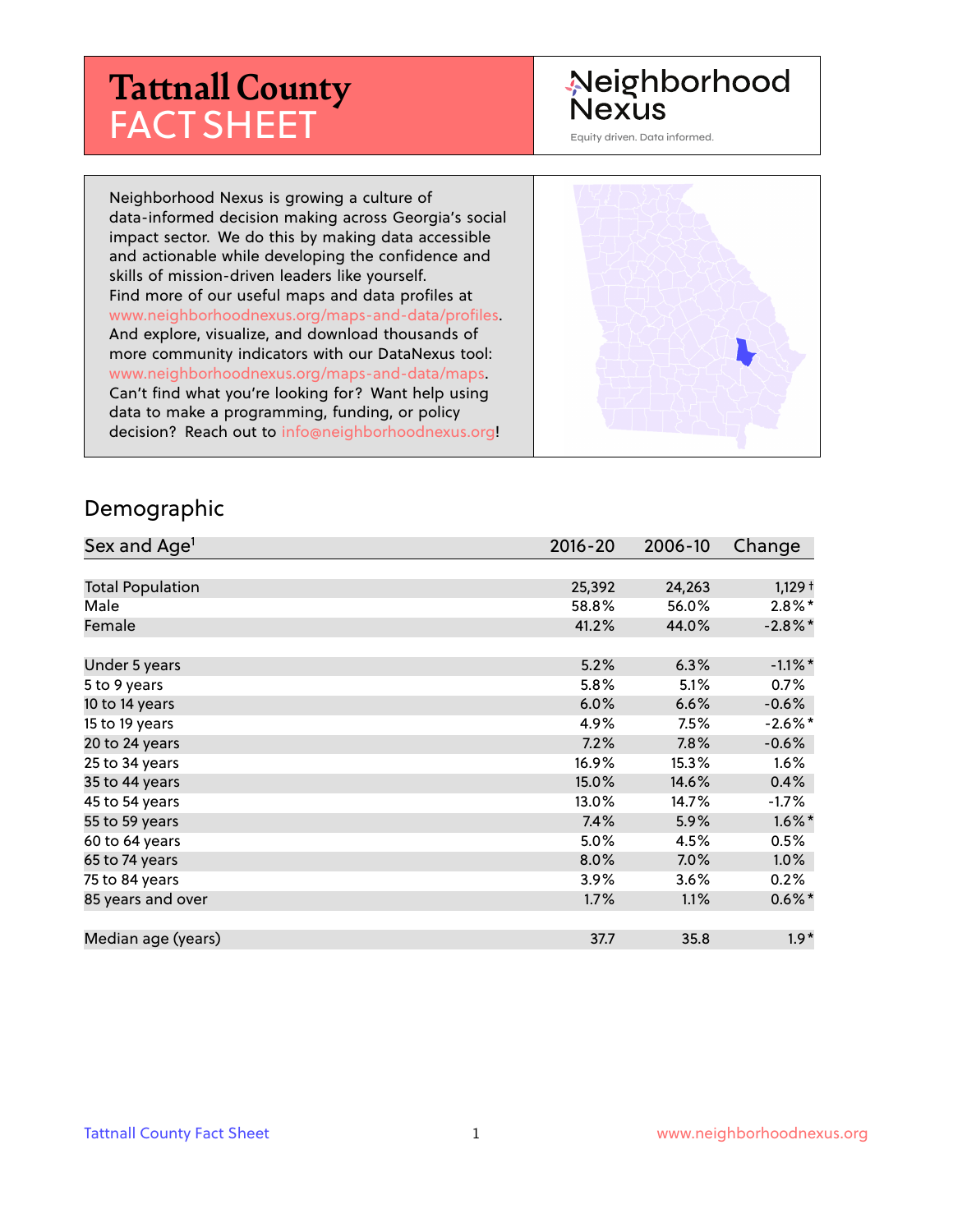### Demographic, continued...

| Race <sup>2</sup>                                   | $2016 - 20$ | 2006-10 | Change               |
|-----------------------------------------------------|-------------|---------|----------------------|
| <b>Total population</b>                             | 25,392      | 24,263  | $1,129$ <sup>+</sup> |
| One race                                            | 98.0%       | 99.3%   | $-1.3\%$ *           |
| White                                               | 58.0%       | 65.5%   | $-7.5%$ *            |
| <b>Black or African American</b>                    | 29.1%       | 29.0%   | 0.1%                 |
| American Indian and Alaska Native                   | 0.4%        | 0.2%    | $0.3\%$ *            |
| Asian                                               | 0.1%        | 0.5%    | $-0.4\%$ *           |
| Native Hawaiian and Other Pacific Islander          | 0.0%        | 0.0%    | 0.0%                 |
| Some other race                                     | 10.3%       | 4.1%    | $6.2%$ *             |
| Two or more races                                   | 2.0%        | 0.7%    | $1.3\%$ *            |
| Race alone or in combination with other race(s) $3$ | $2016 - 20$ | 2006-10 | Change               |
| Total population                                    | 25,392      | 24,263  | $1,129$ <sup>+</sup> |
| White                                               | 59.9%       | 66.2%   | $-6.4\%$ *           |
| <b>Black or African American</b>                    | 29.9%       | 29.5%   | $0.4\%$ *            |
| American Indian and Alaska Native                   | 0.6%        | 0.3%    | $0.3\%$ *            |
| Asian                                               | 0.5%        | 0.6%    | $-0.1%$              |
| Native Hawaiian and Other Pacific Islander          | 0.0%        | 0.0%    | 0.0%                 |
| Some other race                                     | 11.4%       | 4.1%    | $7.3\%$ *            |
| Hispanic or Latino and Race <sup>4</sup>            | $2016 - 20$ | 2006-10 | Change               |
| <b>Total population</b>                             | 25,392      | 24,263  | $1,129$ <sup>+</sup> |
| Hispanic or Latino (of any race)                    | 11.9%       | 9.8%    | $2.1%$ †             |
| Not Hispanic or Latino                              | 88.1%       | 90.2%   | $-2.1%$ +            |
| White alone                                         | 56.9%       | 60.0%   | $-3.1\%$ *           |
| Black or African American alone                     | 28.9%       | 28.9%   | $-0.0%$              |
| American Indian and Alaska Native alone             | 0.2%        | 0.1%    | $0.2\%$ *            |
| Asian alone                                         | 0.1%        | 0.5%    | $-0.4\%$ *           |
| Native Hawaiian and Other Pacific Islander alone    | 0.0%        | 0.0%    | $0.0\%$              |
| Some other race alone                               | 0.9%        | 0.0%    | $0.8\%$ *            |
| Two or more races                                   | 1.1%        | 0.7%    | 0.4%                 |
| U.S. Citizenship Status <sup>5</sup>                | $2016 - 20$ | 2006-10 | Change               |
| Foreign-born population                             | 1,478       | 1,560   | $-82$                |
| Naturalized U.S. citizen                            | 15.4%       | 3.1%    | 12.3%*               |
| Not a U.S. citizen                                  | 84.6%       | 96.9%   | $-12.3%$             |
| Citizen, Voting Age Population <sup>6</sup>         | $2016 - 20$ | 2006-10 |                      |
|                                                     |             |         | Change               |
| Citizen, 18 and over population                     | 18,988      | 17,608  | 1,380*               |
| Male                                                | 60.7%       | 56.0%   | 4.7%*                |
| Female                                              | 39.3%       | 44.0%   | $-4.7\%$ *           |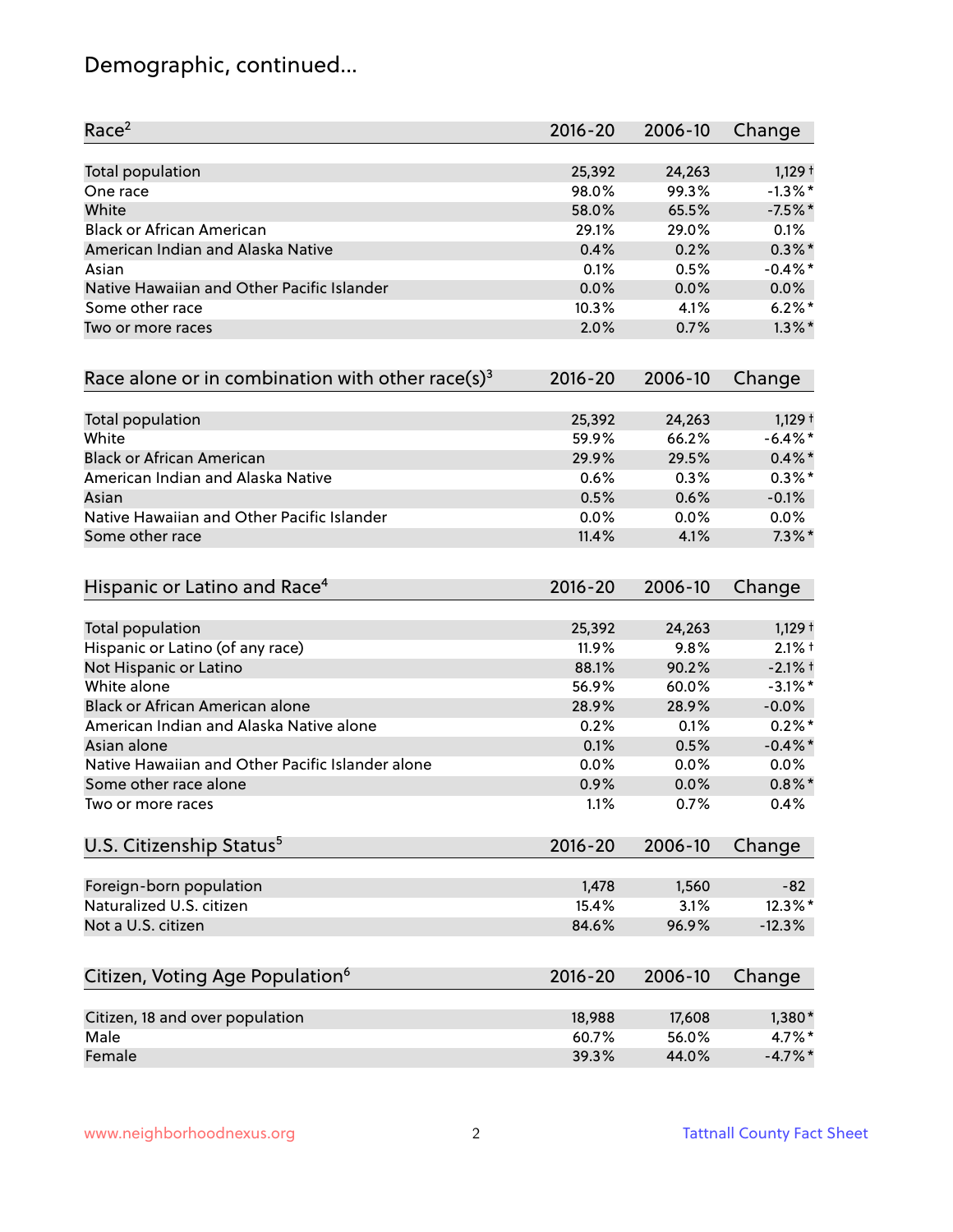#### Economic

| Income <sup>7</sup>                                 | $2016 - 20$ | 2006-10 | Change     |
|-----------------------------------------------------|-------------|---------|------------|
|                                                     |             |         |            |
| All households                                      | 8,345       | 7,750   | 595*       |
| Less than \$10,000                                  | 9.3%        | 10.2%   | $-0.9%$    |
| \$10,000 to \$14,999                                | 4.3%        | 12.0%   | $-7.7%$ *  |
| \$15,000 to \$24,999                                | 13.2%       | 14.0%   | $-0.8%$    |
| \$25,000 to \$34,999                                | 11.3%       | 11.7%   | $-0.4%$    |
| \$35,000 to \$49,999                                | 17.7%       | 14.8%   | 2.9%       |
| \$50,000 to \$74,999                                | 16.5%       | 17.8%   | $-1.3%$    |
| \$75,000 to \$99,999                                | 10.3%       | 10.7%   | $-0.4%$    |
| \$100,000 to \$149,999                              | 12.2%       | 5.9%    | $6.2\%$ *  |
| \$150,000 to \$199,999                              | 2.1%        | 1.6%    | 0.6%       |
| \$200,000 or more                                   | 3.2%        | 1.3%    | $1.9\%$ *  |
| Median household income (dollars)                   | 44,053      | 38,522  | 5,531      |
| Mean household income (dollars)                     | 60,430      | 47,745  | 12,685*    |
| With earnings                                       | 72.8%       | 73.1%   | $-0.3%$    |
| Mean earnings (dollars)                             | 60,179      | 49,081  | 11,098*    |
| <b>With Social Security</b>                         | 33.5%       | 31.8%   | 1.7%       |
| Mean Social Security income (dollars)               | 16,562      | 11,901  | 4,662*     |
| With retirement income                              | 22.0%       | 18.4%   | 3.5%       |
| Mean retirement income (dollars)                    | 24,795      | 22,206  | 2,589      |
| With Supplemental Security Income                   | 9.5%        | 8.3%    | 1.2%       |
| Mean Supplemental Security Income (dollars)         | 9,397       | 7,744   | 1,654      |
| With cash public assistance income                  | 0.6%        | 0.5%    | 0.1%       |
| Mean cash public assistance income (dollars)        | 2,002       | 7,217   | $-5,215$   |
| With Food Stamp/SNAP benefits in the past 12 months | 17.7%       | 14.7%   | 3.0%       |
|                                                     |             |         |            |
| Families                                            | 5,773       | 5,582   | 191        |
| Less than \$10,000                                  | 4.1%        | 4.9%    | $-0.8%$    |
| \$10,000 to \$14,999                                | 2.5%        | 7.8%    | $-5.3\%$ * |
| \$15,000 to \$24,999                                | 10.3%       | 12.5%   | $-2.1%$    |
| \$25,000 to \$34,999                                | 9.4%        | 13.3%   | $-3.9%$    |
| \$35,000 to \$49,999                                | 17.8%       | 16.7%   | 1.1%       |
| \$50,000 to \$74,999                                | 19.5%       | 20.7%   | $-1.2%$    |
| \$75,000 to \$99,999                                | 13.3%       | 13.4%   | $-0.0%$    |
| \$100,000 to \$149,999                              | 15.7%       | 6.9%    | $8.8\%$ *  |
| \$150,000 to \$199,999                              | 2.7%        | 2.2%    | 0.5%       |
| \$200,000 or more                                   | 4.6%        | 1.7%    | $2.9\%$ *  |
| Median family income (dollars)                      | 55,145      | 45,601  | $9,544*$   |
| Mean family income (dollars)                        | 72,453      | 55,232  | 17,220*    |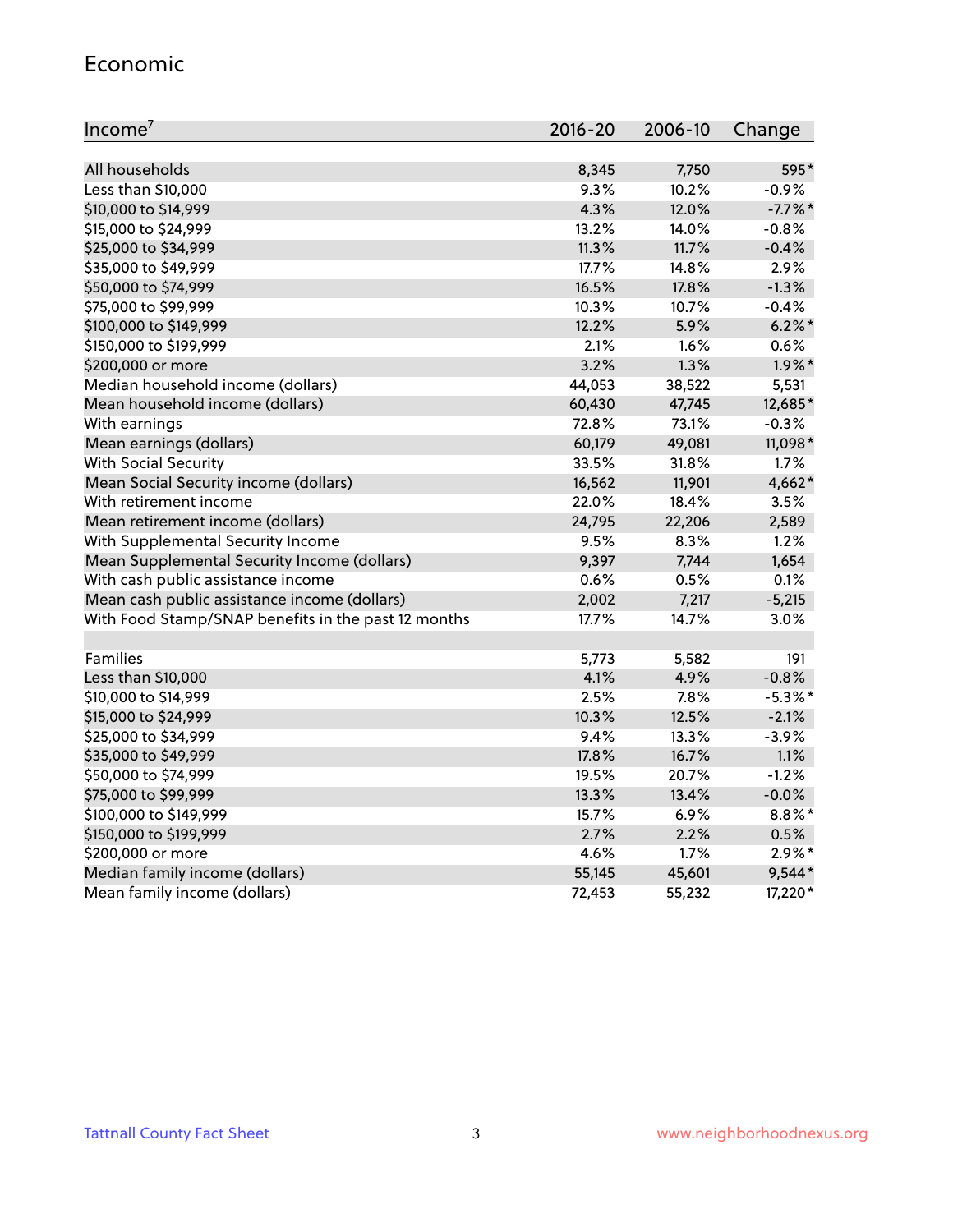#### Economic, continued...

| Income, continued <sup>8</sup>                                        | $2016 - 20$ | 2006-10 | Change             |
|-----------------------------------------------------------------------|-------------|---------|--------------------|
|                                                                       |             |         |                    |
| Nonfamily households                                                  | 2,572       | 2,168   | $404*$             |
| Median nonfamily income (dollars)                                     | 24,964      | 15,647  | $9,317*$           |
| Mean nonfamily income (dollars)                                       | 30,637      | 25,559  | 5,078              |
| Median earnings for workers (dollars)                                 | 26,279      | 22,260  | 4,019              |
| Median earnings for male full-time, year-round workers                | 40,865      | 35,240  | 5,625*             |
| (dollars)                                                             |             |         |                    |
| Median earnings for female full-time, year-round workers<br>(dollars) | 30,926      | 27,584  | 3,342              |
| Per capita income (dollars)                                           | 19,245      | 16,742  | $2,503*$           |
|                                                                       |             |         |                    |
| Families and People Below Poverty Level <sup>9</sup>                  | $2016 - 20$ | 2006-10 | Change             |
|                                                                       |             |         |                    |
| All families                                                          | 14.8%       | 14.7%   | 0.1%               |
| With related children under 18 years                                  | 25.4%       | 23.2%   | 2.2%               |
| With related children under 5 years only                              | 13.5%       | 40.6%   | $-27.1%$           |
| Married couple families                                               | 8.3%        | 8.0%    | 0.3%               |
| With related children under 18 years                                  | 15.8%       | 13.8%   | 2.0%               |
| With related children under 5 years only                              | 0.0%        | 36.8%   | $-36.8%$ *         |
| Families with female householder, no husband present                  | 33.6%       | 46.3%   | $-12.8%$           |
| With related children under 18 years                                  | 52.5%       | 51.6%   | 0.9%               |
| With related children under 5 years only                              | 50.8%       | 95.1%   | $-44.3\%$ *        |
| All people                                                            | 21.7%       | 21.4%   | 0.3%               |
| Under 18 years                                                        | 30.3%       | 27.1%   | 3.2%               |
| Related children under 18 years                                       | 30.1%       | 26.4%   | 3.8%               |
| Related children under 5 years                                        | 36.2%       | 39.8%   | $-3.6%$            |
| Related children 5 to 17 years                                        | 28.1%       | 20.6%   | 7.4%               |
| 18 years and over                                                     | 18.6%       | 19.7%   | $-1.1%$            |
| 18 to 64 years                                                        | 17.9%       | 21.1%   | $-3.2%$            |
| 65 years and over                                                     | 20.8%       | 11.9%   | 8.9%               |
| People in families                                                    | 17.4%       | 19.0%   | $-1.7%$            |
| Unrelated individuals 15 years and over                               | 41.9%       | 36.4%   | 5.5%               |
|                                                                       |             |         |                    |
| Non-Hispanic white people                                             | 16.9%       | 15.4%   | 1.5%               |
| Black or African-American people                                      | 31.1%       | 33.9%   | $-2.8%$            |
| Asian people                                                          | (X)         | 43.8%   | $(X)$ <sup>+</sup> |
| Hispanic or Latino people                                             | 32.3%       | 26.6%   | 5.7%               |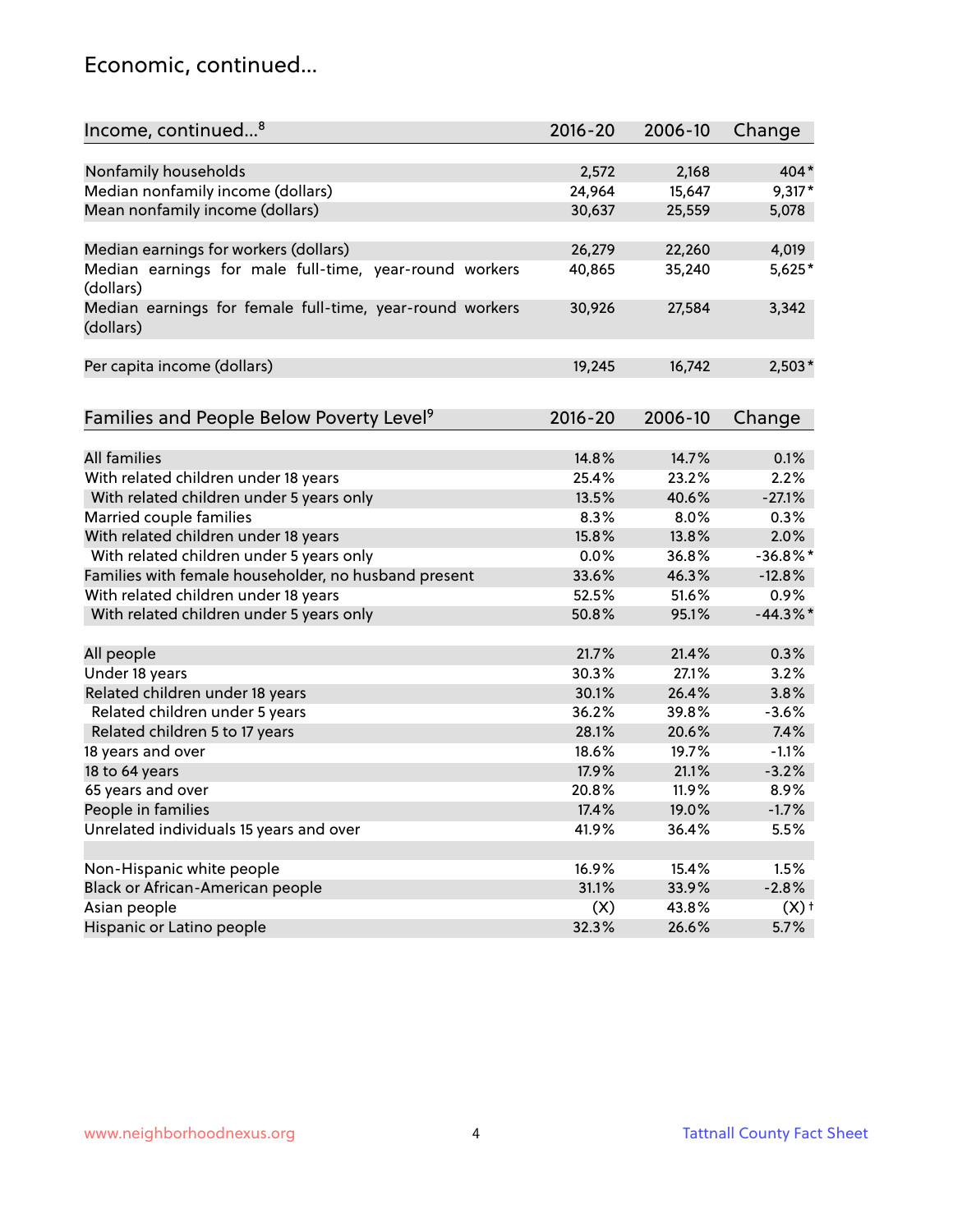### Employment

| Employment Status <sup>10</sup>                                                               | 2010        | 2020    | Change    |
|-----------------------------------------------------------------------------------------------|-------------|---------|-----------|
| In Labor Force                                                                                | 9,651       | 9,678   | 9,678     |
| <b>Unemployment Rate</b>                                                                      | 4.3%        | 9.1%    | $-4.8%$   |
| Industry <sup>11</sup>                                                                        | $2016 - 20$ | 2006-10 | Change    |
|                                                                                               |             |         |           |
| Civilian employed population 16 years and over                                                | 8,313       | 9,080   | $-767$    |
| Agriculture, forestry, fishing and hunting, and mining                                        | 10.8%       | 9.3%    | 1.5%      |
| Construction                                                                                  | 10.5%       | 13.4%   | $-2.9%$   |
| Manufacturing                                                                                 | 9.0%        | 10.7%   | $-1.7%$   |
| Wholesale trade                                                                               | 3.4%        | 1.8%    | $1.6\%$ * |
| Retail trade                                                                                  | 7.8%        | 9.5%    | $-1.8%$   |
| Transportation and warehousing, and utilities                                                 | 6.0%        | 6.4%    | $-0.4%$   |
| Information                                                                                   | 0.6%        | 1.4%    | $-0.8%$   |
| Finance and insurance, and real estate and rental and leasing                                 | 2.6%        | 4.4%    | $-1.9%$   |
| Professional, scientific, and management, and administrative<br>and waste management services | 8.7%        | 6.2%    | 2.5%      |
| Educational services, and health care and social assistance                                   | 19.4%       | 15.6%   | 3.8%      |
| Arts, entertainment, and recreation, and accommodation and<br>food services                   | 5.6%        | 3.7%    | $1.9\%$ * |
| Other services, except public administration                                                  | 4.3%        | 4.8%    | $-0.5%$   |
| <b>Public administration</b>                                                                  | 11.3%       | 12.8%   | $-1.5%$   |
| Occupation <sup>12</sup>                                                                      | $2016 - 20$ | 2006-10 | Change    |
|                                                                                               |             |         |           |
| Civilian employed population 16 years and over                                                | 8,313       | 9,080   | $-767$    |
| Management, business, science, and arts occupations                                           | 32.4%       | 26.1%   | 6.2%      |
| Service occupations                                                                           | 16.5%       | 17.8%   | $-1.4%$   |
| Sales and office occupations                                                                  | 17.3%       | 18.5%   | $-1.2%$   |
| Natural<br>resources,<br>construction,<br>and<br>maintenance<br>occupations                   | 18.8%       | 21.1%   | $-2.3%$   |
| Production, transportation, and material moving occupations                                   | 15.0%       | 16.4%   | $-1.4%$   |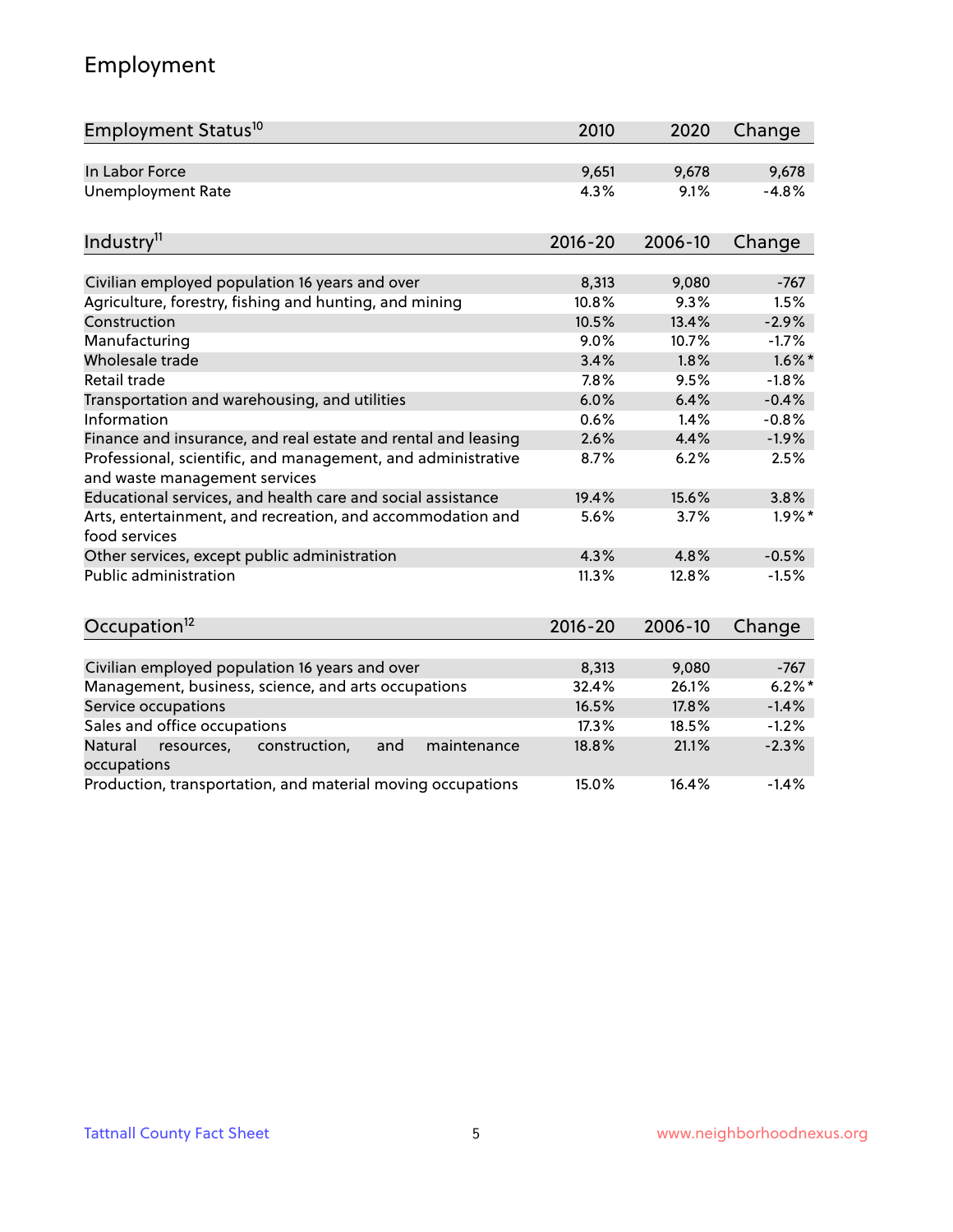### Employment, continued...

| Class of Worker <sup>13</sup>                          | $2016 - 20$ | 2006-10 | Change   |
|--------------------------------------------------------|-------------|---------|----------|
| Civilian employed population 16 years and over         | 8,313       | 9,080   | $-767$   |
| Private wage and salary workers                        | 68.4%       | 65.6%   | 2.8%     |
| Government workers                                     | 24.5%       | 23.0%   | 1.4%     |
| Self-employed in own not incorporated business workers | 7.1%        | 10.3%   | $-3.2%$  |
| Unpaid family workers                                  | 0.0%        | 1.0%    | $-1.0%$  |
|                                                        |             |         |          |
| Job Flows <sup>14</sup>                                | 2019        | 2010    | Change   |
| Total Jobs in county                                   | 6,028       | 5,468   | 560      |
| Held by residents of county                            | 39.4%       | 42.6%   | $-3.1%$  |
| Held by non-residents of county                        | 60.6%       | 57.4%   | 3.1%     |
|                                                        |             |         |          |
| Jobs by Industry Sector <sup>15</sup>                  | 2019        | 2010    | Change   |
| Total Jobs in county                                   | 6,028       | 5,468   | 560      |
| Goods Producing sectors                                | 22.2%       | 14.1%   | 8.1%     |
| Trade, Transportation, and Utilities sectors           | 17.3%       | 19.1%   | $-1.8%$  |
| All Other Services sectors                             | 60.5%       | 66.8%   | $-6.3%$  |
|                                                        |             |         |          |
| Total Jobs in county held by county residents          | 2,378       | 2,328   | 50       |
| <b>Goods Producing sectors</b>                         | 26.5%       | 18.5%   | 8.0%     |
| Trade, Transportation, and Utilities sectors           | 19.4%       | 20.4%   | $-0.9%$  |
| All Other Services sectors                             | 54.1%       | 61.2%   | $-7.1%$  |
| Jobs by Earnings <sup>16</sup>                         | 2019        | 2010    | Change   |
|                                                        |             |         |          |
| Total Jobs in county                                   | 6,028       | 5,468   | 560      |
| Jobs with earnings \$1250/month or less                | 22.9%       | 24.7%   | $-1.8%$  |
| Jobs with earnings \$1251/month to \$3333/month        | 48.6%       | 57.2%   | $-8.6%$  |
| Jobs with earnings greater than \$3333/month           | 28.5%       | 18.1%   | 10.4%    |
| Total Jobs in county held by county residents          | 2,378       | 2,328   | 50       |
| Jobs with earnings \$1250/month or less                | 26.7%       | 28.1%   | $-1.5%$  |
| Jobs with earnings \$1251/month to \$3333/month        | 48.0%       | 51.3%   | $-3.3\%$ |
| Jobs with earnings greater than \$3333/month           | 25.3%       | 20.5%   | 4.8%     |
|                                                        |             |         |          |
| Jobs by Age of Worker <sup>17</sup>                    | 2019        | 2010    | Change   |
|                                                        |             |         |          |
| Total Jobs in county                                   | 6,028       | 5,468   | 560      |
| Jobs with workers age 29 or younger                    | 22.1%       | 21.8%   | 0.3%     |
| Jobs with workers age 30 to 54                         | 55.4%       | 58.8%   | $-3.4%$  |
| Jobs with workers age 55 or older                      | 22.5%       | 19.4%   | 3.1%     |
| Total Jobs in county held by county residents          | 2,378       | 2,328   | 50       |
| Jobs with workers age 29 or younger                    | 20.7%       | 20.4%   | 0.3%     |
| Jobs with workers age 30 to 54                         | 53.5%       | 58.3%   | $-4.8%$  |
| Jobs with workers age 55 or older                      | 25.8%       | 21.3%   | 4.5%     |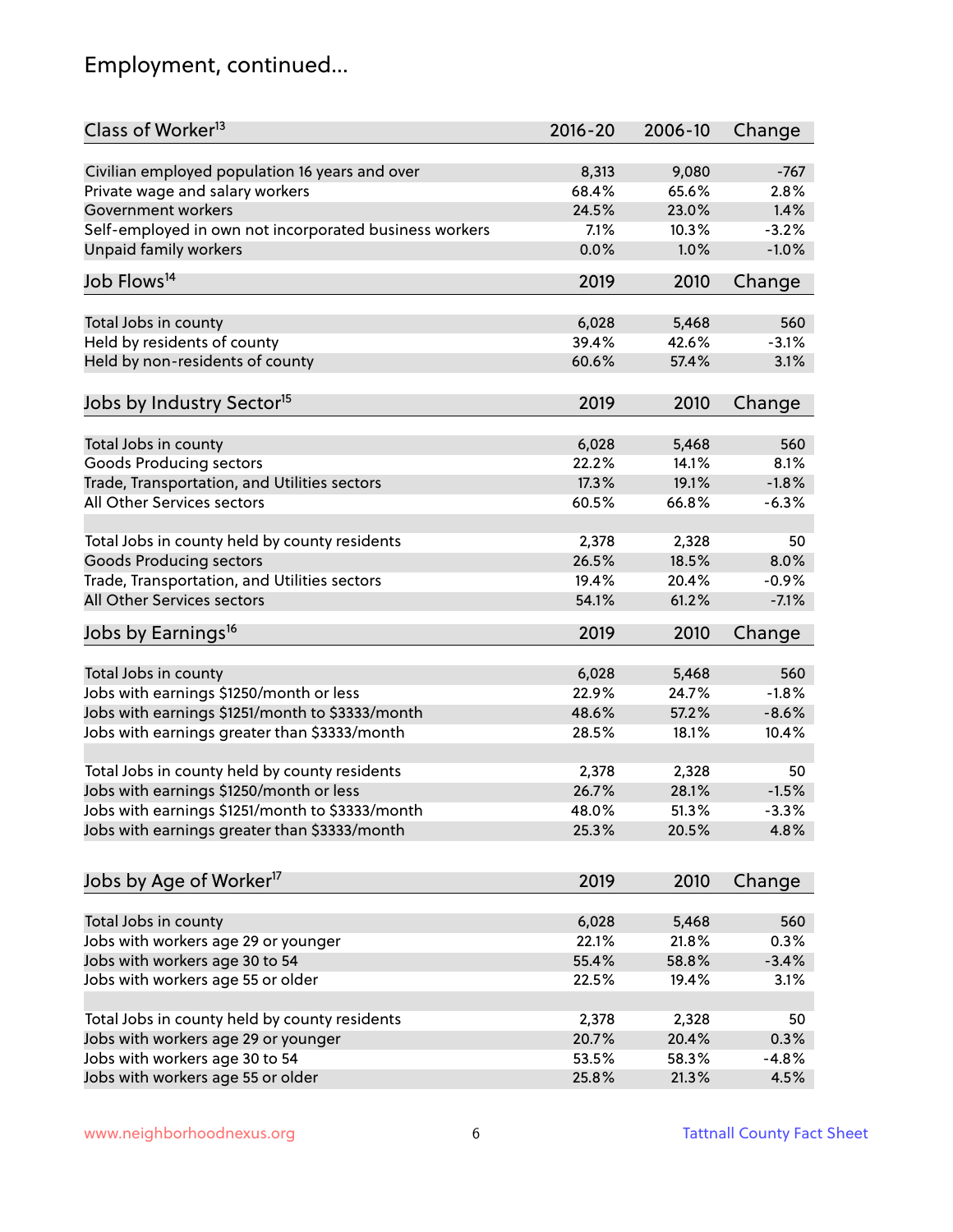#### Education

| Early Learning <sup>18</sup>                        |              |              | 2022            |
|-----------------------------------------------------|--------------|--------------|-----------------|
| Licensed Capacity of Early Learning Centers         |              |              | 409             |
| Licenced capacity per 1,000 children ages 0-4       |              |              | 328.8           |
| School Enrollment <sup>19</sup>                     | 2022         | 2010         | Change          |
|                                                     |              |              |                 |
| <b>Enrolled in Public School</b>                    | 3,604        | 3,589        | 15              |
| White<br><b>Black or African-American</b>           | 50.2%        | 54.7%        | $-4.5%$         |
|                                                     | 24.3%        | 25.8%        | $-1.5%$<br>0.8% |
| Asian                                               | 0.8%         | 0.0%         |                 |
| <b>Native American</b><br>Pacific Islander          | 0.1%<br>0.1% | 0.0%         | 0.1%            |
| <b>Biracial or Multi-Racial</b>                     | 4.3%         | 0.0%<br>2.1% | 0.0%<br>2.2%    |
|                                                     |              |              |                 |
| Hispanic or Latino                                  | 20.3%        | 16.8%        | 3.5%            |
| Georgia Milestones: 3rd Grade Reading <sup>20</sup> |              |              | 2019            |
| <b>Number of Students Tested</b>                    |              |              | 284             |
| Proficient or Distinguished                         |              |              | 21.8%           |
| Georgia Milestones: 8th Grade Math <sup>21</sup>    |              |              | 2019            |
| Number of Students Tested                           |              |              | 268             |
| Proficient or Distinguished                         |              |              | 49.6%           |
|                                                     |              |              |                 |
| Graduation Rates <sup>22</sup>                      | 2021         | 2012         | Change          |
| Cohort                                              | 257          | 230          | 27              |
| <b>High School Graduation Rate</b>                  | 88.3%        | 61.7%        | 26.6%           |
| Educational Attainment <sup>23</sup>                | $2016 - 20$  | 2006-10      | Change          |
|                                                     |              |              |                 |
| Population 25 years and over                        | 17,993       | 16,179       | $1,814*$        |
| Less than 9th grade                                 | 7.8%         | 11.1%        | $-3.2\%$ *      |
| 9th to 12th grade, no diploma                       | 14.8%        | 14.9%        | $-0.1%$         |
| High school graduate (includes equivalency)         | 39.7%        | 45.4%        | $-5.7\%$ *      |
| Some college, no degree                             | 16.4%        | 13.3%        | 3.0%            |
| Associate's degree                                  | 7.3%         | 3.5%         | $3.9\%*$        |
| Bachelor's degree                                   | 7.7%         | 7.1%         | $0.6\%$         |
| Graduate or professional degree                     | 6.3%         | 4.8%         | 1.5%            |
|                                                     |              |              |                 |
| Percent high school graduate or higher              | 77.4%        | 74.0%        | 3.3%            |
| Percent bachelor's degree or higher                 | 14.0%        | 11.9%        | 2.1%            |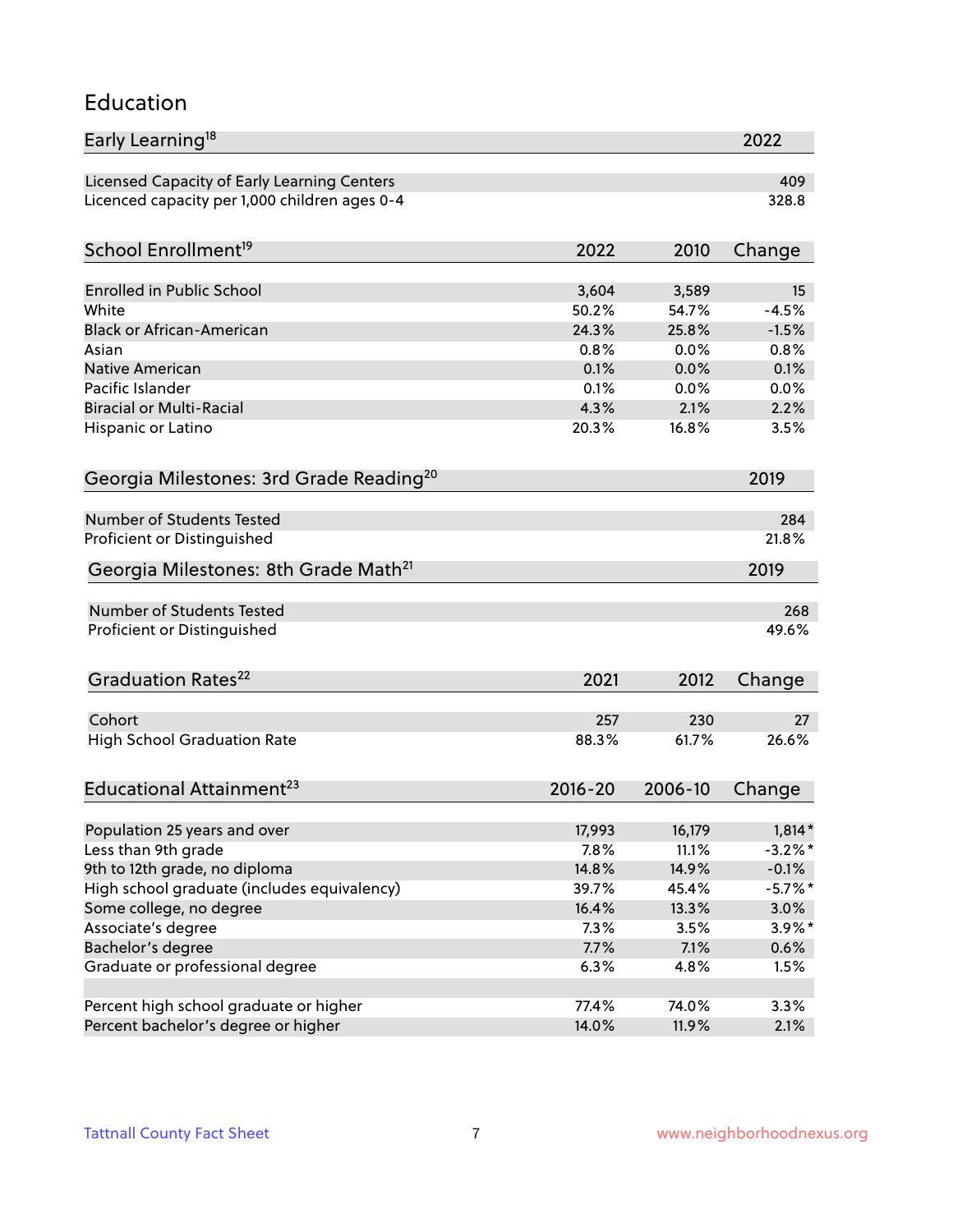#### Housing

| Households by Type <sup>24</sup>                     | 2016-20         | 2006-10        | Change       |
|------------------------------------------------------|-----------------|----------------|--------------|
|                                                      |                 |                |              |
| Total households                                     | 8,345           | 7,750          | 595*         |
| Family households (families)                         | 69.2%           | 72.0%          | $-2.8%$      |
| With own children under 18 years                     | 29.6%           | 28.1%          | 1.6%         |
| Married-couple family                                | 46.2%           | 50.3%          | $-4.1%$      |
| With own children of the householder under 18 years  | 18.2%           | 17.2%          | 1.0%         |
| Male householder, no wife present, family            | 6.2%            | 7.8%           | $-1.6%$      |
| With own children of the householder under 18 years  | 4.4%            | 3.2%           | 1.2%         |
| Female householder, no husband present, family       | 16.8%           | 13.9%          | 2.8%         |
| With own children of the householder under 18 years  | 7.1%            | 7.7%           | $-0.7%$      |
| Nonfamily households                                 | 30.8%           | 28.0%          | 2.8%         |
| Householder living alone                             | 25.7%           | 24.6%          | 1.0%         |
| 65 years and over                                    | 12.7%           | 8.9%           | $3.8\%$ *    |
| Households with one or more people under 18 years    | 36.2%           | 32.4%          | 3.8%         |
| Households with one or more people 65 years and over | 30.4%           | 25.1%          | $5.4\%$      |
|                                                      |                 |                |              |
| Average household size                               | 2.30            | 2.80           | $-0.50*$     |
| Average family size                                  | 2.75            | 3.33           | $-0.58*$     |
| Housing Occupancy <sup>25</sup>                      | 2016-20         | 2006-10        | Change       |
|                                                      |                 |                |              |
| Total housing units                                  | 10,043<br>83.1% | 9,748<br>79.5% | 295*<br>3.6% |
| Occupied housing units                               |                 |                |              |
| Vacant housing units                                 | 16.9%           | 20.5%          | $-3.6%$      |
| Homeowner vacancy rate                               | 0.8             | 0.5            | 0.4          |
| Rental vacancy rate                                  | 4.4             | 7.9            | $-3.5$       |
| Units in Structure <sup>26</sup>                     | $2016 - 20$     | 2006-10        | Change       |
| Total housing units                                  | 10,043          | 9,748          | 295*         |
| 1-unit, detached                                     | 56.3%           | 58.9%          | $-2.6%$      |
| 1-unit, attached                                     | 1.0%            | 2.1%           | $-1.1%$      |
| 2 units                                              | 4.0%            | 3.3%           | 0.6%         |
| 3 or 4 units                                         | 1.8%            | 1.6%           | 0.1%         |
| 5 to 9 units                                         | 0.2%            | 0.2%           | 0.0%         |
| 10 to 19 units                                       | 0.1%            | 0.4%           | $-0.2%$      |
| 20 or more units                                     | 0.2%            | 0.3%           | $-0.1%$      |
| Mobile home                                          | 35.4%           | 33.1%          | 2.3%         |
| Boat, RV, van, etc.                                  | 0.9%            | 0.0%           | 0.9%         |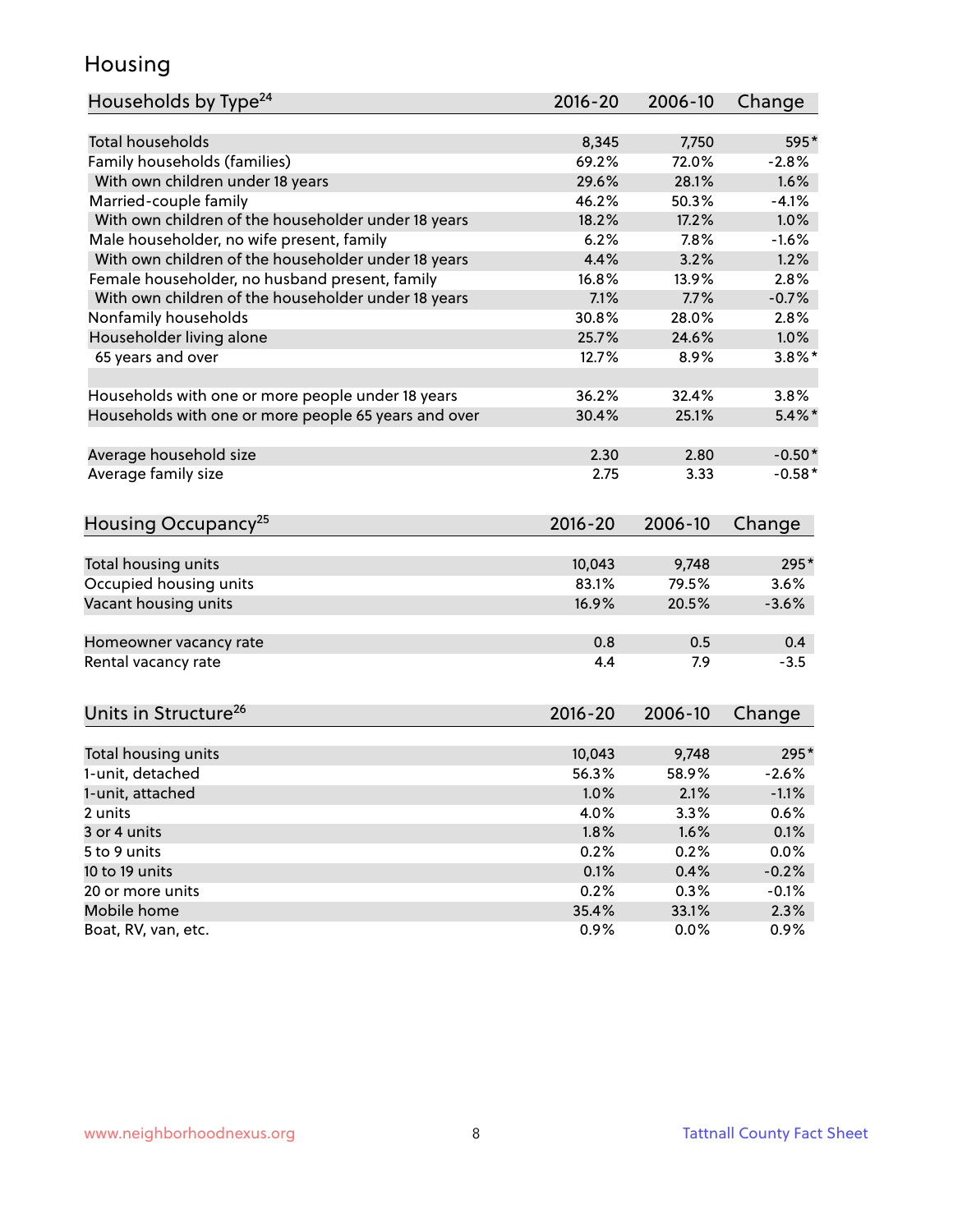### Housing, Continued...

| Year Structure Built <sup>27</sup>             | 2016-20     | 2006-10 | Change      |
|------------------------------------------------|-------------|---------|-------------|
| Total housing units                            | 10,043      | 9,748   | 295*        |
| Built 2014 or later                            | 1.7%        | (X)     | (X)         |
| Built 2010 to 2013                             | 1.8%        | (X)     | (X)         |
| Built 2000 to 2009                             | 16.8%       | 11.1%   | $5.7\%$ *   |
| Built 1990 to 1999                             | 26.0%       | 23.5%   | 2.6%        |
| Built 1980 to 1989                             | 11.5%       | 17.5%   | $-6.0\%$ *  |
| Built 1970 to 1979                             | 18.6%       | 14.8%   | 3.8%        |
| Built 1960 to 1969                             | 8.8%        | 9.2%    | $-0.4%$     |
| Built 1950 to 1959                             | 4.8%        | 10.3%   | $-5.5%$ *   |
| Built 1940 to 1949                             | 4.9%        | 5.9%    | $-1.0%$     |
| Built 1939 or earlier                          | 5.3%        | 7.7%    | $-2.5%$     |
| Housing Tenure <sup>28</sup>                   | 2016-20     | 2006-10 | Change      |
| Occupied housing units                         | 8,345       | 7,750   | 595*        |
| Owner-occupied                                 | 67.2%       | 68.1%   | $-0.9%$     |
| Renter-occupied                                | 32.8%       | 31.9%   | 0.9%        |
| Average household size of owner-occupied unit  | 2.42        | 2.80    | $-0.37*$    |
| Average household size of renter-occupied unit | 2.04        | 2.80    | $-0.75*$    |
| Residence 1 Year Ago <sup>29</sup>             | 2016-20     | 2006-10 | Change      |
| Population 1 year and over                     | 25,259      | 23,899  | $1,360*$    |
| Same house                                     | 76.3%       | 80.6%   | $-4.3%$     |
| Different house in the U.S.                    | 23.6%       | 18.9%   | 4.8%        |
| Same county                                    | 5.9%        | 7.4%    | $-1.4%$     |
| Different county                               | 17.7%       | 11.5%   | $6.2\% *$   |
| Same state                                     | 15.8%       | 8.8%    | $7.0\%$ *   |
| Different state                                | 1.8%        | 2.7%    | $-0.8%$     |
| Abroad                                         | 0.1%        | 0.5%    | $-0.4%$     |
| Value of Housing Unit <sup>30</sup>            | $2016 - 20$ | 2006-10 | Change      |
| Owner-occupied units                           | 5,607       | 5,280   | 327         |
| Less than \$50,000                             | 30.7%       | 32.3%   | $-1.6%$     |
| \$50,000 to \$99,999                           | 23.2%       | 28.1%   | $-4.9%$     |
| \$100,000 to \$149,999                         | 13.8%       | 21.9%   | $-8.0\%$ *  |
| \$150,000 to \$199,999                         | 11.6%       | 9.2%    | 2.4%        |
| \$200,000 to \$299,999                         | 15.5%       | 3.9%    | 11.6%*      |
| \$300,000 to \$499,999                         | 3.9%        | 2.3%    | 1.6%        |
| \$500,000 to \$999,999                         | 0.6%        | 2.3%    | $-1.8%$     |
| \$1,000,000 or more                            | 0.8%        | 0.0%    | 0.8%        |
| Median (dollars)                               | 89,800      | 80,700  | 9,100       |
| Mortgage Status <sup>31</sup>                  | $2016 - 20$ | 2006-10 | Change      |
| Owner-occupied units                           | 5,607       | 5,280   | 327         |
| Housing units with a mortgage                  | 42.7%       | 56.3%   | $-13.6\%$ * |
| Housing units without a mortgage               | 57.3%       | 43.7%   | 13.6%*      |
|                                                |             |         |             |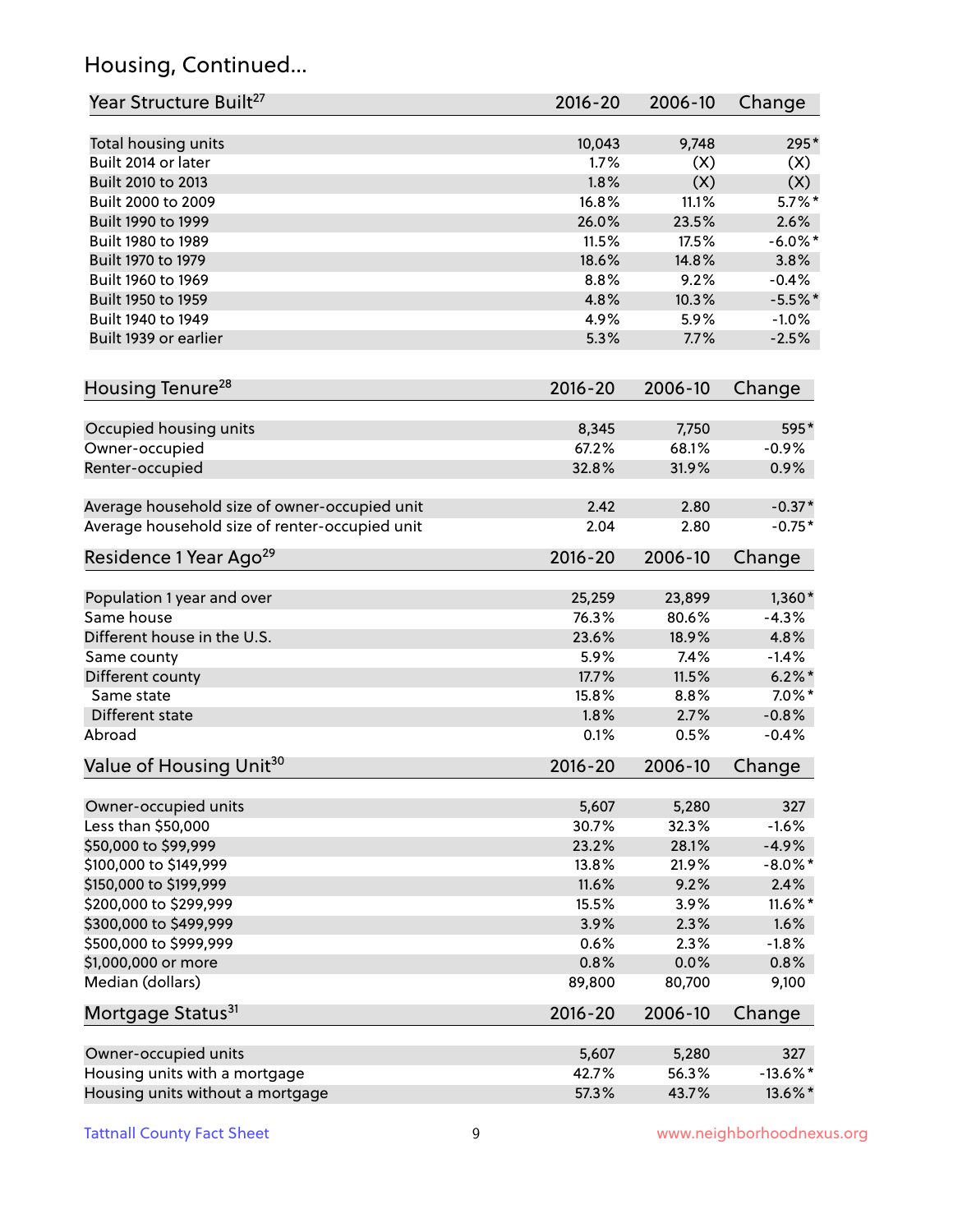### Housing, Continued...

| Selected Monthly Owner Costs <sup>32</sup>                                            | 2016-20     | 2006-10 | Change      |
|---------------------------------------------------------------------------------------|-------------|---------|-------------|
| Housing units with a mortgage                                                         | 2,394       | 2,971   | $-577*$     |
| Less than \$300                                                                       | 0.0%        | 1.8%    | $-1.8%$     |
| \$300 to \$499                                                                        | 4.8%        | 8.2%    | $-3.4%$     |
| \$500 to \$999                                                                        | 44.4%       | 57.5%   | $-13.1\%$ * |
| \$1,000 to \$1,499                                                                    | 32.8%       | 24.2%   | $8.6\%$ *   |
| \$1,500 to \$1,999                                                                    | 13.7%       | 3.6%    | 10.1%*      |
| \$2,000 to \$2,999                                                                    | 4.0%        | 2.9%    | 1.1%        |
| \$3,000 or more                                                                       | 0.4%        | 1.9%    | $-1.5%$     |
| Median (dollars)                                                                      | 1,012       | 827     | 185*        |
| Housing units without a mortgage                                                      | 3,213       | 2,309   | 904*        |
| Less than \$150                                                                       | 2.4%        | 7.8%    | $-5.4%$     |
| \$150 to \$249                                                                        | 16.9%       | 21.8%   | $-4.9%$     |
| \$250 to \$349                                                                        | 22.4%       | 33.3%   | $-10.9\%$ * |
| \$350 to \$499                                                                        | 37.9%       | 24.1%   | 13.9%*      |
| \$500 to \$699                                                                        | 12.1%       | 8.1%    | 4.0%        |
| \$700 or more                                                                         | 8.2%        | 4.9%    | 3.4%        |
| Median (dollars)                                                                      | 379         | 294     | 85*         |
| Selected Monthly Owner Costs as a Percentage of<br>Household Income <sup>33</sup>     | $2016 - 20$ | 2006-10 | Change      |
| Housing units with a mortgage (excluding units where<br>SMOCAPI cannot be computed)   | 2,394       | 2,971   | $-577*$     |
| Less than 20.0 percent                                                                | 58.3%       | 48.1%   | 10.1%*      |
| 20.0 to 24.9 percent                                                                  | 9.2%        | 15.7%   | $-6.5%$ *   |
| 25.0 to 29.9 percent                                                                  | 11.9%       | 8.5%    | 3.3%        |
| 30.0 to 34.9 percent                                                                  | 5.6%        | 6.9%    | $-1.3%$     |
| 35.0 percent or more                                                                  | 15.0%       | 20.7%   | $-5.7%$     |
| Not computed                                                                          | $\mathbf 0$ | 0       | 0           |
| Housing unit without a mortgage (excluding units where<br>SMOCAPI cannot be computed) | 3,174       | 2,279   | 895*        |
| Less than 10.0 percent                                                                | 50.8%       | 47.4%   | 3.4%        |
| 10.0 to 14.9 percent                                                                  | 14.1%       | 17.7%   | $-3.6%$     |
| 15.0 to 19.9 percent                                                                  | 7.6%        | 9.9%    | $-2.3%$     |
| 20.0 to 24.9 percent                                                                  | 5.6%        | 9.7%    | $-4.2%$     |
| 25.0 to 29.9 percent                                                                  | 7.4%        | 6.8%    | 0.6%        |
| 30.0 to 34.9 percent                                                                  | 4.6%        | 3.5%    | 1.1%        |
| 35.0 percent or more                                                                  | 9.9%        | 4.9%    | $5.0\%$ *   |
| Not computed                                                                          | 39          | 30      | 9           |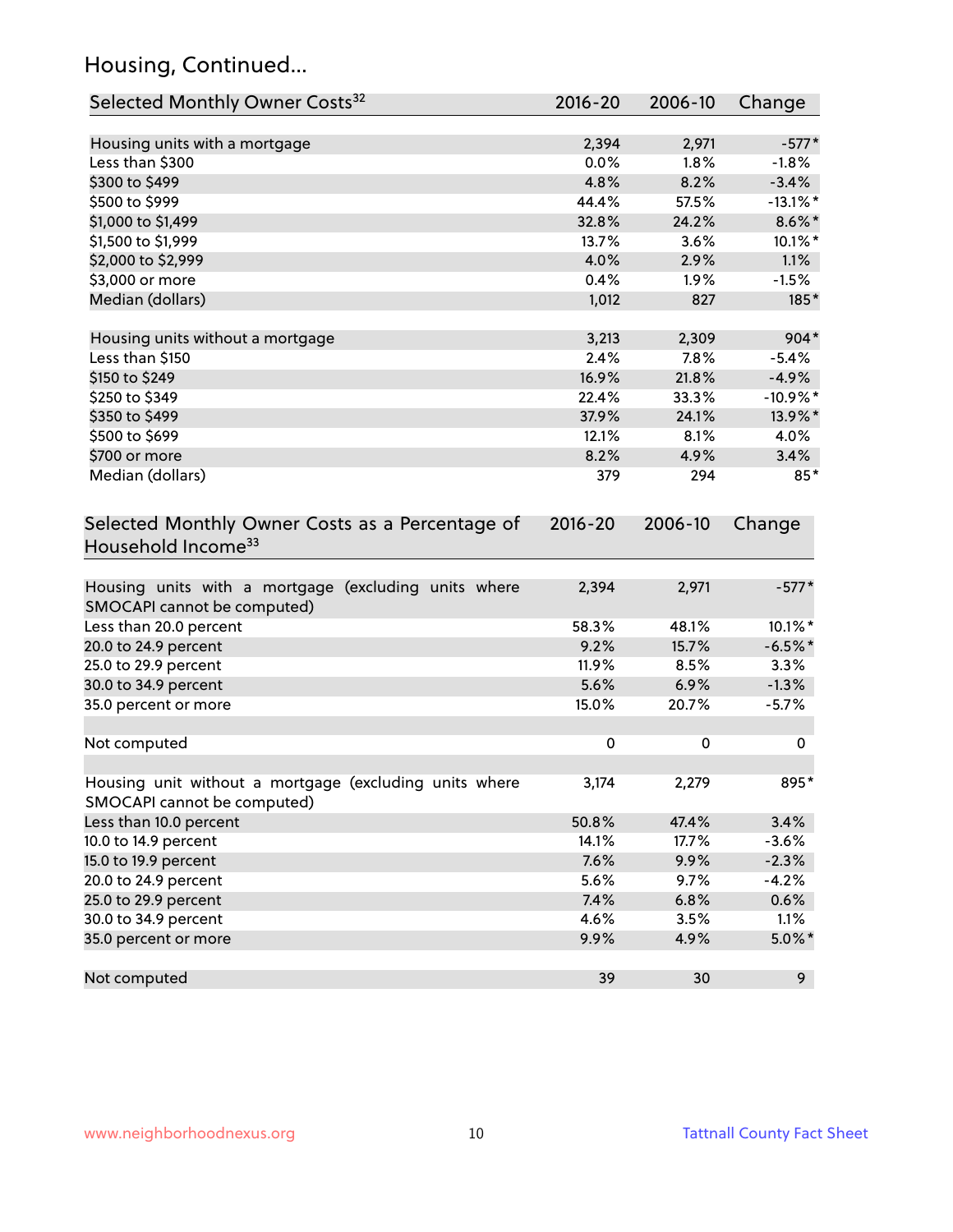### Housing, Continued...

| Gross Rent <sup>34</sup>                                                       | 2016-20     | 2006-10 | Change    |
|--------------------------------------------------------------------------------|-------------|---------|-----------|
|                                                                                |             |         |           |
| Occupied units paying rent                                                     | 2,028       | 2,059   | $-31$     |
| Less than \$200                                                                | 4.8%        | 7.5%    | $-2.7%$   |
| \$200 to \$499                                                                 | 37.1%       | 49.6%   | $-12.5%$  |
| \$500 to \$749                                                                 | 32.0%       | 36.1%   | $-4.1%$   |
| \$750 to \$999                                                                 | 15.5%       | 6.8%    | $8.7\%$ * |
| \$1,000 to \$1,499                                                             | 7.5%        | 0.0%    | 7.5%      |
| \$1,500 to \$1,999                                                             | 3.1%        | 0.0%    | 3.1%      |
| \$2,000 or more                                                                | 0.0%        | 0.0%    | $0.0\%$   |
| Median (dollars)                                                               | 532         | 443     | $89*$     |
| No rent paid                                                                   | 710         | 411     | $299*$    |
| Gross Rent as a Percentage of Household Income <sup>35</sup>                   | $2016 - 20$ | 2006-10 | Change    |
|                                                                                |             |         |           |
| Occupied units paying rent (excluding units where GRAPI<br>cannot be computed) | 1,975       | 2,048   | $-73$     |
| Less than 15.0 percent                                                         | 27.1%       | 33.1%   | $-5.9%$   |
| 15.0 to 19.9 percent                                                           | 12.9%       | 11.1%   | 1.7%      |
| 20.0 to 24.9 percent                                                           | 20.2%       | 5.7%    | 14.5%*    |
| 25.0 to 29.9 percent                                                           | 9.9%        | 16.4%   | $-6.5%$   |
| 30.0 to 34.9 percent                                                           | 7.9%        | 6.2%    | 1.7%      |
| 35.0 percent or more                                                           | 22.0%       | 27.5%   | $-5.6%$   |
| Not computed                                                                   | 763         | 422     | $341*$    |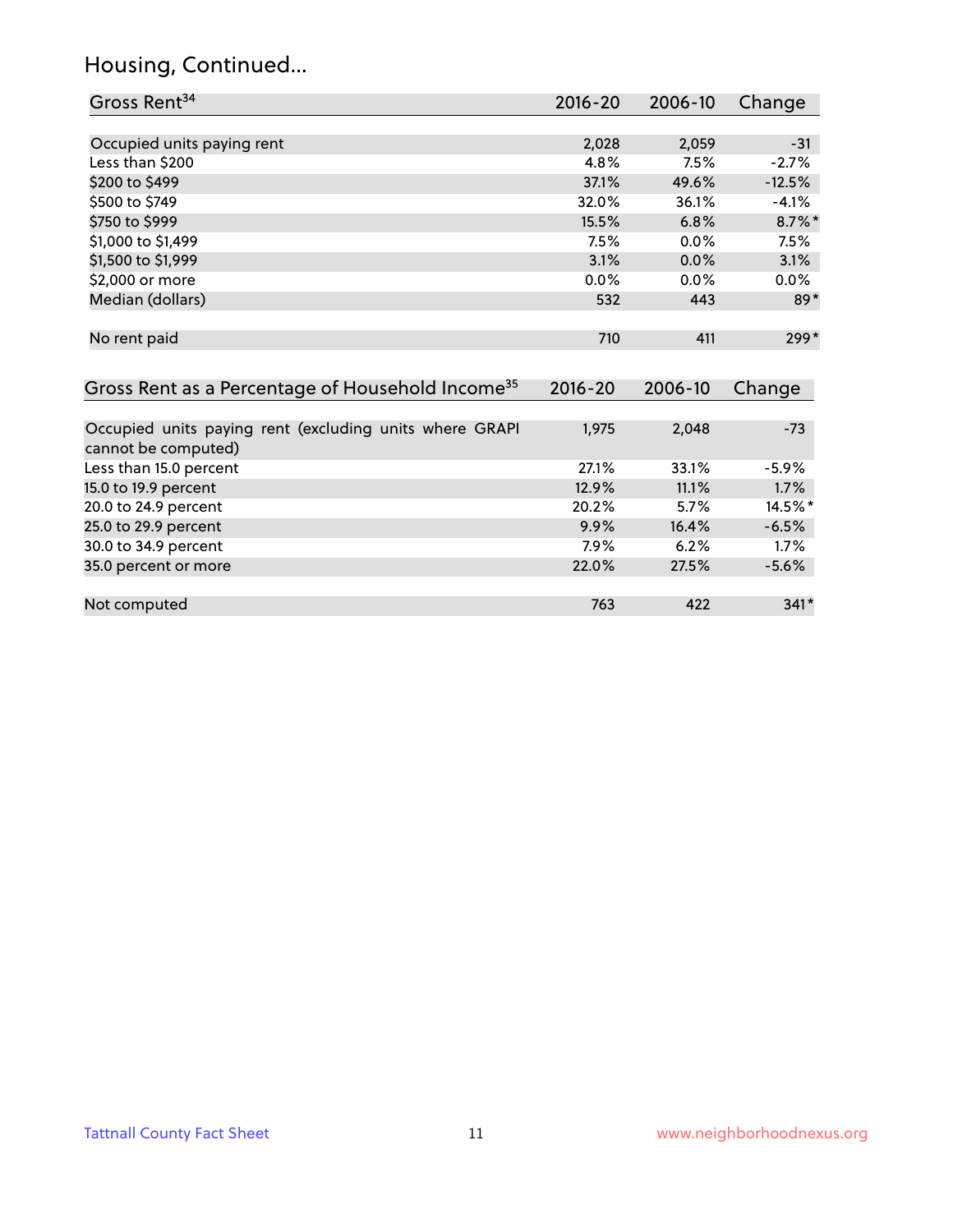### Community Involvement

| Voter Registration and Turnout <sup>36</sup> | 2020   |
|----------------------------------------------|--------|
|                                              |        |
| Active registered voters                     | 12,098 |
| Number voted in Presidential election        | 8.135  |
| Percent voted in Presidential election       | 67.2%  |

#### Transportation

| Commuting to Work <sup>37</sup>           | 2016-20     | 2006-10 | Change    |
|-------------------------------------------|-------------|---------|-----------|
|                                           |             |         |           |
| Workers 16 years and over                 | 7,876       | 8,762   | -886      |
| Car, truck, or van - drove alone          | 75.7%       | 68.9%   | $6.8\%$ * |
| Car, truck, or van - carpooled            | 8.9%        | 10.8%   | $-1.9\%$  |
| Public transportation (excluding taxicab) | $0.0\%$     | $0.1\%$ | $-0.1%$   |
| Walked                                    | 1.6%        | 1.2%    | 0.4%      |
| Other means                               | $7.0\%$     | 13.3%   | $-6.2%$ * |
| Worked at home                            | 6.7%        | 5.8%    | $0.9\%$   |
|                                           |             |         |           |
| Mean travel time to work (minutes)        | 27.0        | 24.8    | 2.2       |
|                                           |             |         |           |
| Vehicles Available <sup>38</sup>          | $2016 - 20$ | 2006-10 | Change    |
|                                           |             |         |           |
| Occupied housing units                    | 8,345       | 7,750   | 595*      |
| No vehicles available                     | 6.4%        | 8.7%    | $-2.3%$   |
| 1 vehicle available                       | 32.0%       | 30.8%   | 1.2%      |
| 2 vehicles available                      | 34.0%       | 36.7%   | $-2.7%$   |
| 3 or more vehicles available              | 27.6%       | 23.9%   | 3.8%      |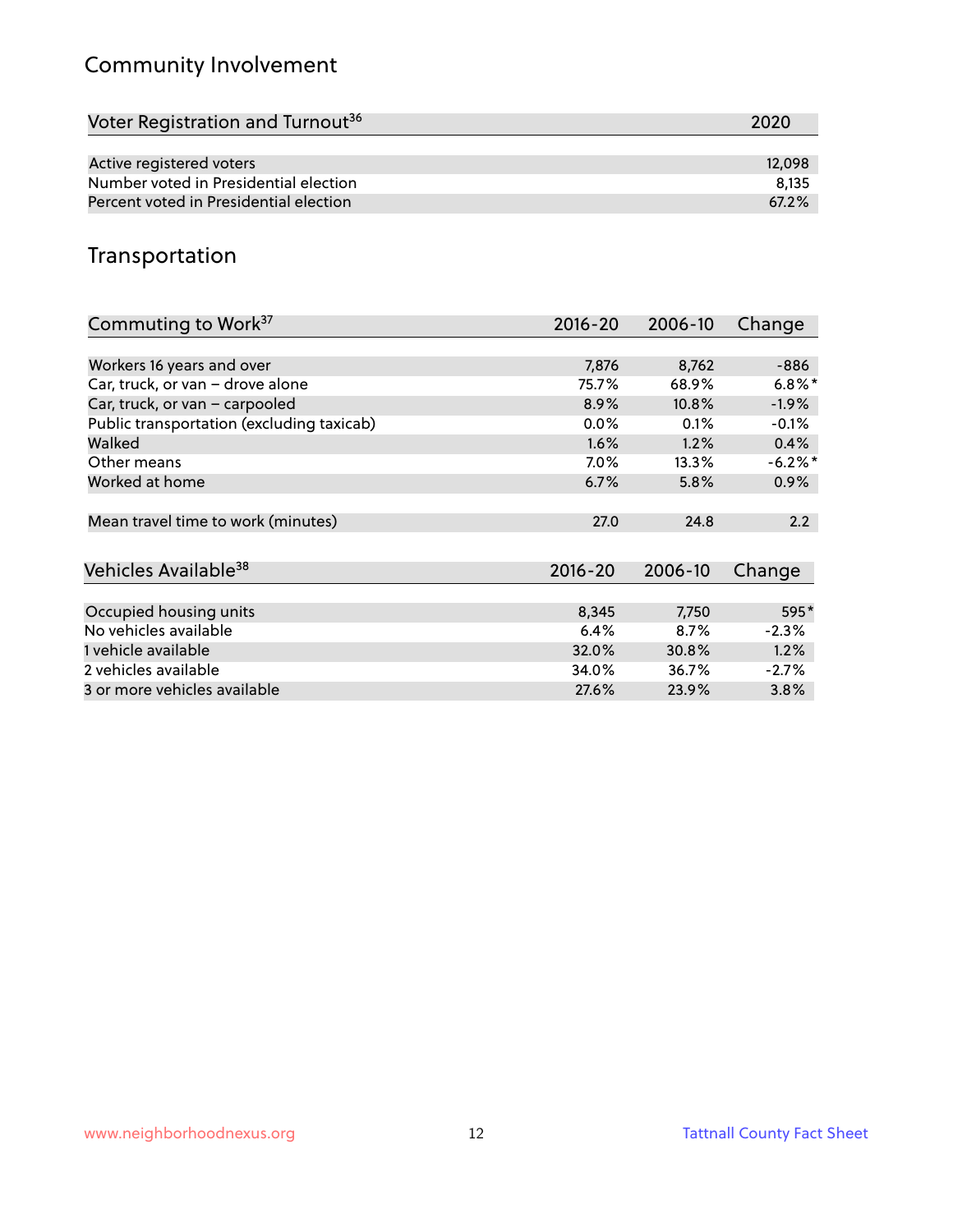#### Health

| Health Insurance coverage <sup>39</sup> | 2016-20 |
|-----------------------------------------|---------|
|-----------------------------------------|---------|

| Civilian Noninstitutionalized Population                | 19,225 |
|---------------------------------------------------------|--------|
| With health insurance coverage                          | 84.8%  |
| With private health insurance coverage                  | 60.3%  |
| With public health coverage                             | 40.1%  |
| No health insurance coverage                            | 15.2%  |
| Civilian Noninstitutionalized Population Under 19 years | 5,338  |
| No health insurance coverage                            | 6.2%   |
| Civilian Noninstitutionalized Population 19 to 64 years | 10,609 |
| In labor force:                                         | 8,130  |
| Employed:                                               | 7,682  |
| With health insurance coverage                          | 79.4%  |
| With private health insurance coverage                  | 15.4%  |
| With public coverage                                    | 7.3%   |
| No health insurance coverage                            | 20.6%  |
| Unemployed:                                             | 448    |
| With health insurance coverage                          | 30.4%  |
| With private health insurance coverage                  | 15.4%  |
| With public coverage                                    | 15.0%  |
| No health insurance coverage                            | 69.6%  |
| Not in labor force:                                     | 2,479  |
| With health insurance coverage                          | 72.0%  |
| With private health insurance coverage                  | 45.5%  |
| With public coverage                                    | 37.2%  |
| No health insurance coverage                            | 28.0%  |

# **Health Factors Most Recent** And The Control of the Control of The Control of The Control of The Control of The Control of The Control of The Control of The Control of The Control of The Control of The Control of The Contr

| Premature Death (YPLL before age 75 per 100,000 population, age-adjusted) <sup>40</sup> | 8,346.9 |
|-----------------------------------------------------------------------------------------|---------|
| Average number of Physically Unhealthy Days <sup>41</sup>                               | 5.4     |
| Average number of Mentally Unhealthy Days <sup>42</sup>                                 | 5.6     |
| Low Birthweight Births <sup>43</sup>                                                    | 9.4%    |
| Diabetes Prevalence <sup>44</sup>                                                       | 14.6%   |
| HIV Prevalence (per 100,000 population) <sup>45</sup>                                   | 425.2   |
| Rate, Deduplicated ER Visits for Asthma, Ages 0-17 <sup>46</sup>                        | 895.2   |